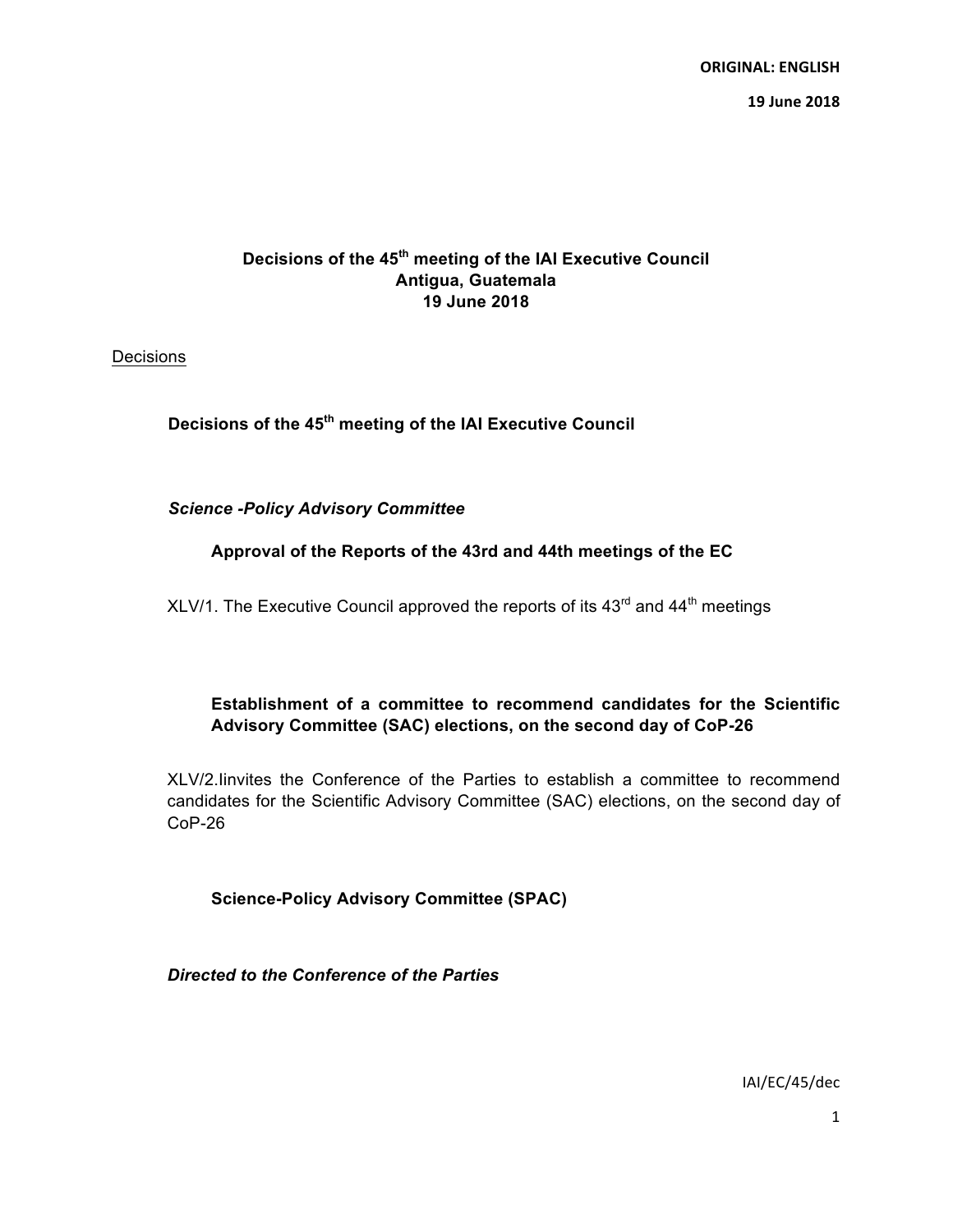#### **19 June 2018**

XLV/3. Invites the Conference of the Parties to direct the Executive Council and the Rules of Procedure Committee, with the support of the IAI Directorate, to draft rules of procedure for election of the Science-Policy Advisory Committee for consideration at the twenty-seventh meeting of the Conference of the Parties

XLV/4. Invites the Conference of the Parties to direct the Scientific Advisory Committee and the Science-Policy Advisory Committee to hold its meetings, physical and virtual, jointly

XLV/5. Invites the Conference of the Parties to consider the re-scheduling elections to the Science-Policy Advisory Committee to its twenty-seventh meeting

### **Financial and Administrative Committee report**

### **Directed to the Conference of the Parties**

XLV/6. Invites the Conference of the Parties to approve the Financial and Administrative Committee report

### **Auditors Report and approval of Financial Status Report, Financial items to be forwarded to the CoP-26**

### *Directed to the Conference of the Parties*

XLV/7. Invites the Conference of the Parties to approve the auditors' report and the financial status

XLV/8. Invites the Conference of the Parties to approve the Core Budget and Country Contributions for FY 2018-2019 and to consider the Preliminary request 2019-2021

*Directed to the Conference of the Parties*

**IAI Strategic Plan**

IAI/EC/45/dec